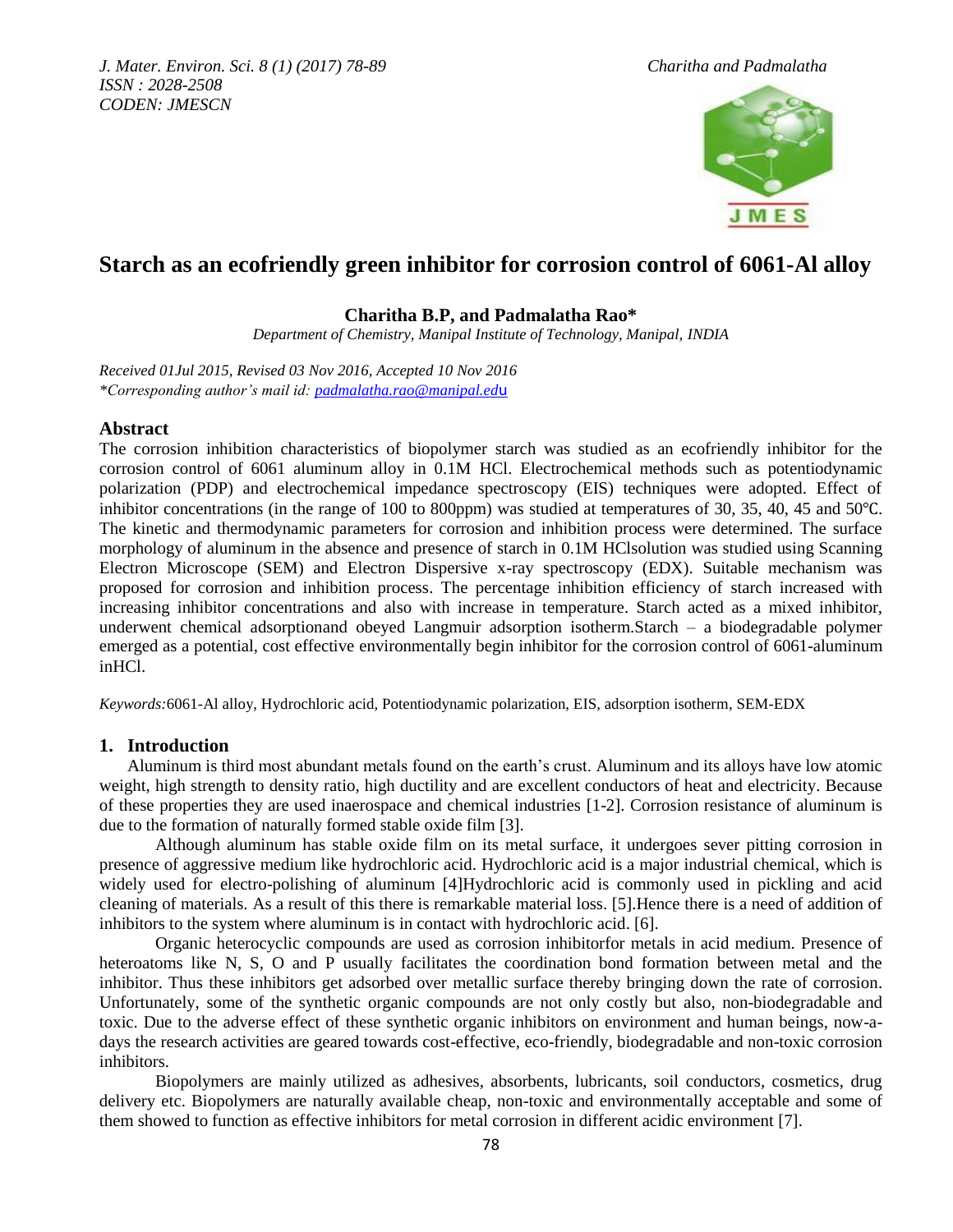Starch, the bio polymer of present investigation is a principle carbohydrate storage product of higher plants containing 20 to 25% amylose and 75 to 80% amylopectin by weight. Starch is a biodegradable additive or replacement material in traditional oil based commodity plastics [7]. It has wide range of applications in food industry, pharmaceuticals, paper making and many other industrial branches.

As a part of our studies with ecofriendly inhibitors [8, 9, 10]for corrosion control of aluminum, in this present investigation we demonstrate the applicability of biopolymer starch as an inhibitor for the corrosion control of aluminum in hydrochloric acid medium. Starch is chosen because of its environmental and economic benefits.

# **2. Experimental**

### *2.1.Material*

Composition of base alloy is given in the Table 1

| Table1. Composition of 6061 Al base alloy |      |         |      |        |         |
|-------------------------------------------|------|---------|------|--------|---------|
| Elements                                  | Cu – | $Mg$ Cr |      |        |         |
| Composition(%wt) $0.25$                   |      | 1.0     | 0.20 | (0.60) | balance |

### *2.2.Preparation of test coupon*

Cylindrical test coupon of 6061-aluminum alloywith  $1 \text{cm}^2$  surface area was sealed with cold setting resin. The exposed flat surface of the mounted part was polished with different grade emery papers (in the range of 200 - 1600). Further polishing was carried with will disc polisher using abrasive i.e. levigated alumina to get the mirror surface. The specimen was then dried and stored in the desiccators for further studies.

### *2.3.Preparation of medium*

The stock solution of HCl of higher concentration was prepared by using 37% HCl and double distilled water. The standardization of HCl was done with standard NaOH solution by volumetric method. From the standard solution, the required concentration of HCl (0.1M) solution was prepared as and when required.

### *2.4.Preparation of inhibitor solution*

Starch (Merck chemicals) was used as such. Molecular weight of the starch was in the range of  $110,000 -$ 150,000 Dalton. The concentration of starch was in the range of 100 to 800ppm. The stock solution was prepared by dissolving starch (1g) in boiling water and made up to 1L with 0.1 M hydrochloric acid. The experiments were conducted using a thermostat calibrated up-to  $\pm 0.5^{\circ}$ C under unstirred condition.

#### *2.5.Electrochemical studies*

Electrochemical measurement of6061- aluminum alloywas carried out by using potentiostat (CH600 D-series, U.S. model with CH-instrument beta software). The electrochemical cell used was a Pyrex glass beaker fitted with three electrodes. Working electrode was 6061- aluminum and reference electrode was saturated calomel electrode. Pt wire was auxiliaryelectrode. Potentiodynamic polarization measurements were done immediately after electrochemical impedance studies without further surface treatment.

### Potentiodynamic polarization (PDP) measurements

The finely polished test coupon was immersed in 0.1 M hydrochloric acid containing different concentrations of inhibitor in the temperature range  $30 - 50$  °C with 5 °C increment. It was allowed to attain steady state open circuit potential (OCP) for 1800s. The working electrode was polarized to +250mVanodically and −250mVcathodically with respect to OCP at the scan rate of 1mV sec<sup>-1</sup>and the potentiodynamic current – potential plots were obtained.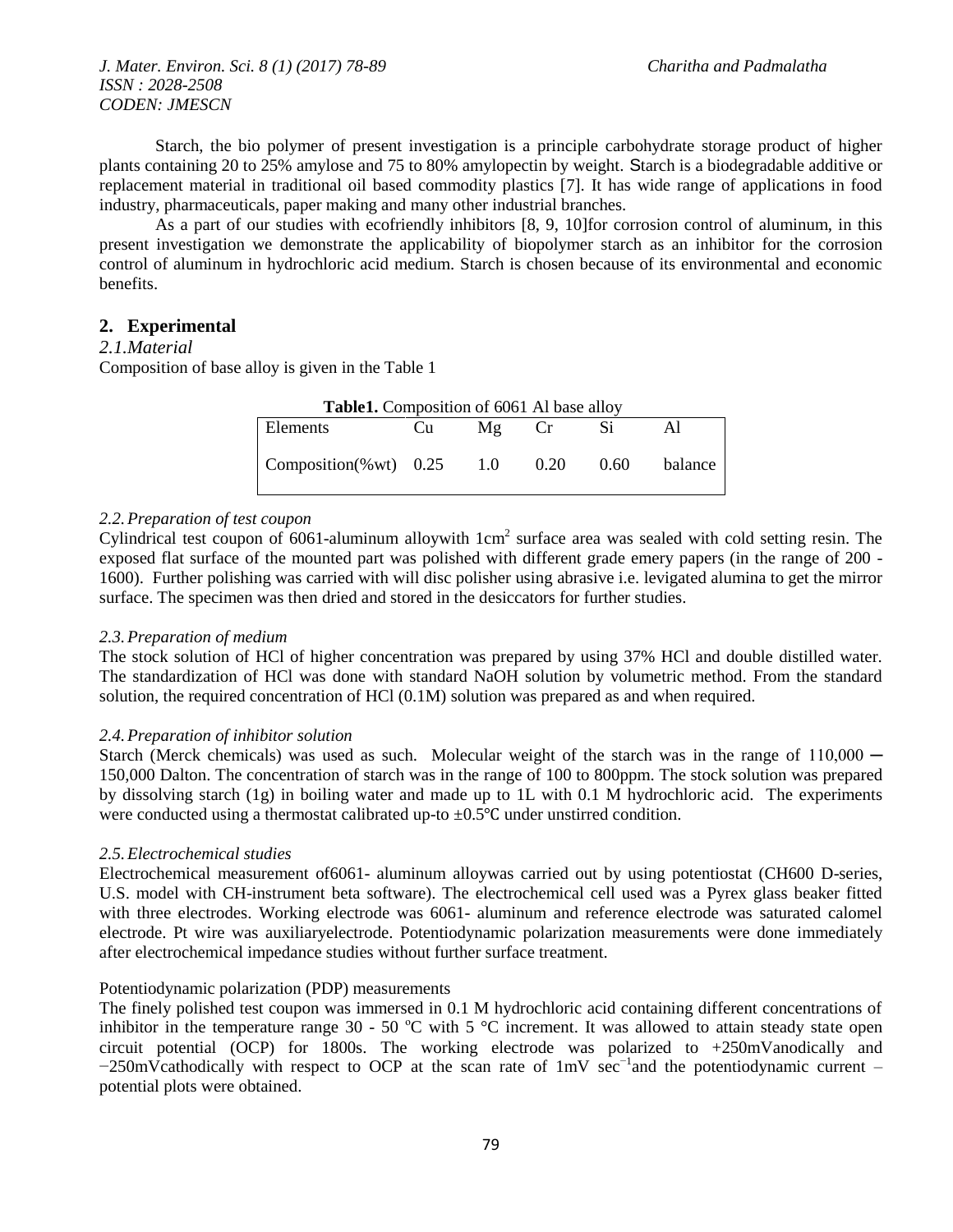Electrochemical impedance spectroscopy (EIS) studies

The EIS studies were done using small amplitude of AC signal of 10mV at the open-circuit potential with a frequency range from 10000 Hz to 0.01 Hz. Nyquist plots were used to analysis of impedance data.In all the above measurements minimum of 3-4 trails were done and average of best three agreeing value was reported.

#### *2.6 Surface morphology studies*

Surface morphology study of 6061 Al alloy was carried out by using analytical scanning microscope (JEOL JSM-6380L), in the magnification of 1000X. Surface morphology of the metal sample was obtained by immersing the specimen inhydrochloric acid medium for 2h without and with the addition of inhibitor.

## **3. Results and discussions**

#### *3.1.Fourier transforms infrared (FTIR) spectroscopy of starch*

Figure 1.shows the FTIR spectrum of starch.In the fingerprint region between 900 and 1500 cm<sup>-1</sup>, the absorption bands at 979, 1087, 1164, 1257, 1365, 1465cm<sup>-1</sup>corresponds to  $-C-O-C-$ , the peak at 1650 cm<sup>-1</sup> is attributed for tightly bounded H<sub>2</sub>O present in starch and the absorption band at 3541 cm<sup>-1</sup> and 3101 cm<sup>-1</sup> is attributed for characteristic vibrations of C─H and ─OH bonds.



#### *3.2.Potentiodynamic polarization (PDP) measurements*

The effect of acid concentration on the corrosion rate of aluminum was studied. Figure 2representspotentiodynamicpolarization plotsfor the corrosion of aluminum in 0.1M hydrochloric acid solution at 35℃.in presence of varying concentrations of inhibitor.



**Figure 2:** Potentiodynamic polarization curves for the corrosion of 6061-Al alloy in 0.1MHCl containing varying concentrations of inhibitor at 35℃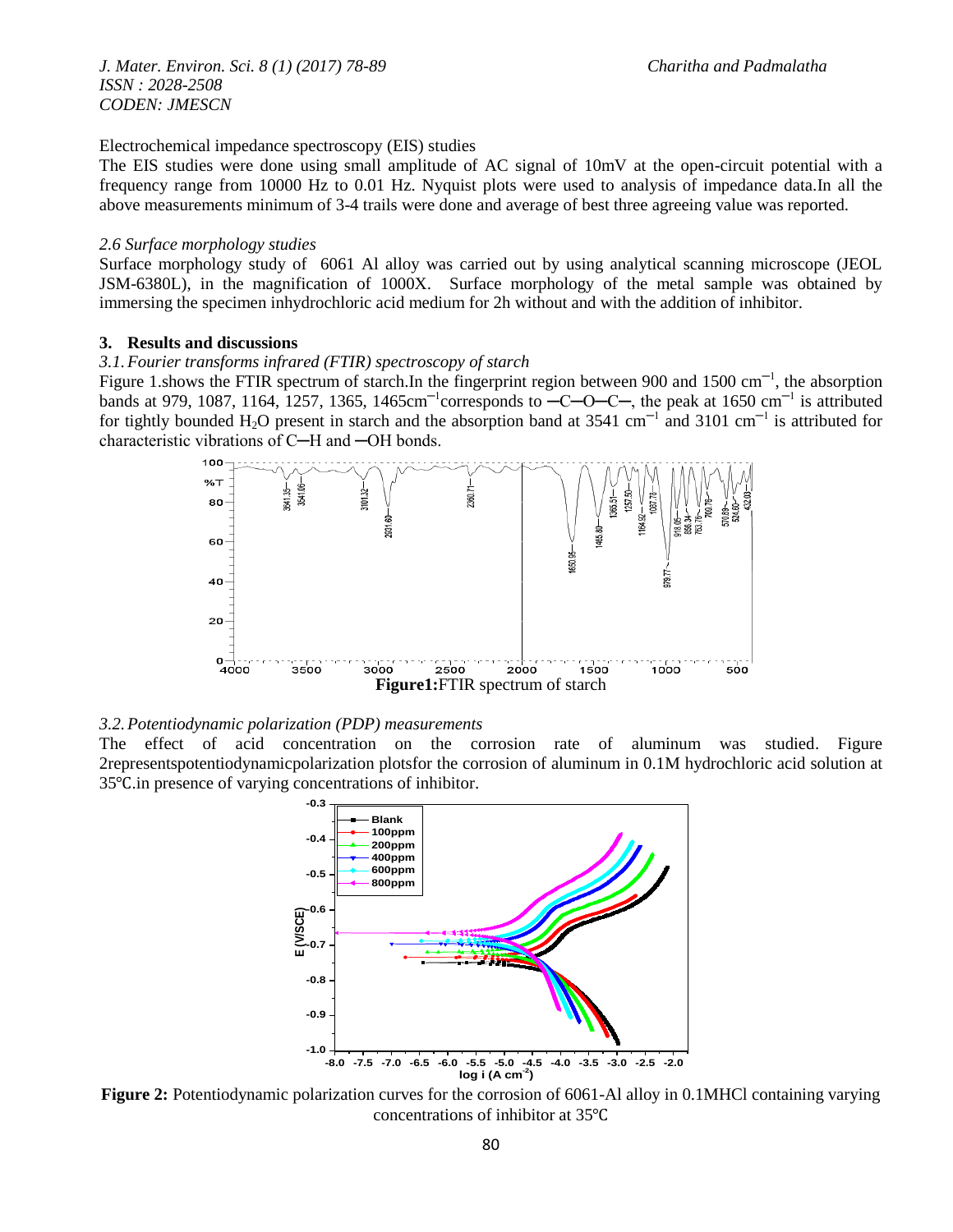The useful electrochemical parameters like corrosion current density  $(i_{\text{corr}})$ , corrosion potential ( $E_{\text{corr}}$ ), anodic slope ( $\beta_a$ ) and cathodic slope ( $-\beta_c$ ) were obtained from the polarization studies. Then the corrosion rate in mmy<sup>-1</sup> was obtained by using the equation  $(1)$ 

$$
\vartheta_{corr} \text{ (mmy}^{-1}) = \frac{3270 \times M \times i_{corr}}{\rho \times z} \tag{1}
$$

where, 3270 is a constant that defines the unit of corrosion rate, ρ is the density of the corroding material ( 2.7 g cm<sup>-3</sup>), M is the atomic mass of metal (27), Z is the electrons transferred/ metal atom (3) [11]. The percentage inhibition efficiency of the inhibitor may be calculated by using the equation (2).

$$
I.E. (\%) = \frac{i_{corr} - i_{corr \ (inh)}}{i_{corr}} \times 100 \tag{2}
$$

Table 2 represents the results of potentiodynamic polarization measurement for the corrosion of 6061 aluminum alloy in 0.1Mhydrochloric acid containing varying concentrations of inhibitor at different temperatures.

**Table2:** Results of potentiodynamic polarization measurements for corrosion of 6061-Al alloy in 0.1MHClcontaining varying concentrations of inhibitor

| <b>Temp</b>     | [Starch]     | $E_{corr}$  | $i_{corr}$              | $+\beta_a$  | $-\beta_c$     | CR                                | I.E    |
|-----------------|--------------|-------------|-------------------------|-------------|----------------|-----------------------------------|--------|
| $({}^{\circ}C)$ | (ppm)        | (mV vs SCE) | $(\mu \text{Acm}^{-2})$ | $(mVdec-1)$ | $(mVdec^{-1})$ | $\left(\frac{mmy^{-1}}{2}\right)$ | $(\%)$ |
| 30              | <b>Blank</b> | $-756$      | 46                      | 683         | 666            | 1.09                              |        |
|                 | 100          | $-758$      | 36                      | 767         | 620            | 0.91                              | 21.48  |
|                 | 200          | $-696$      | 33                      | 733         | 492            | 0.85                              | 27.58  |
|                 | 400          | $-758$      | 29                      | 760         | 639            | 0.47                              | 36.31  |
|                 | 600          | $-687$      | 27                      | 720         | 466            | 0.34                              | 39.99  |
|                 | 800          | $-664$      | 26                      | 726         | 551            | 0.25                              | 41.72  |
| 35              | <b>Blank</b> | $-744$      | 52                      | 953         | 662            | 1.23                              |        |
|                 | 100          | $-734$      | 39                      | 1065        | 625            | 0.93                              | 23.96  |
|                 | 200          | $-719$      | 36                      | 769         | 557            | 0.87                              | 30.06  |
|                 | 400          | $-696$      | 31                      | 733         | 492            | 0.49                              | 38.79  |
|                 | 600          | $-687$      | 30                      | 720         | 466            | 0.35                              | 42.47  |
|                 | 800          | $-665$      | 25                      | 810         | 473            | 0.26                              | 51.54  |
| 40              | <b>Blank</b> | $-759$      | 62                      | 786         | 694            | 1.46                              |        |
|                 | 100          | $-747$      | 44                      | 989         | 649            | 0.95                              | 28.39  |
|                 | 200          | $-734$      | 41                      | 1055        | 625            | 0.88                              | 34.49  |
|                 | 400          | $-757$      | 35                      | 903         | 621            | 0.50                              | 43.22  |
|                 | 600          | $-698$      | 33                      | 733         | 492            | 0.37                              | 46.90  |
|                 | 800          | $-683$      | 25                      | 694         | 565            | 0.28                              | 59.19  |
| 45              | <b>Blank</b> | $-779$      | 107                     | 519         | 763            | 1.99                              |        |
|                 | 100          | $-773$      | 76                      | 391         | 687            | 0.97                              | 29.40  |
|                 | 200          | $-775$      | 69                      | 322         | 656            | 0.90                              | 35.50  |
|                 | 400          | $-770$      | 59                      | 321         | 697            | 0.52                              | 44.23  |
|                 | 600          | $-712$      | 56                      | 457         | 602            | 0.39                              | 47.91  |
|                 | 800          | $-696$      | 40                      | 565         | 604            | 0.30                              | 62.70  |
| 50              | <b>Blank</b> | $-778$      | 137                     | 478         | 749            | 2.27                              |        |
|                 | 100          | $-784$      | 95                      | 562         | 712            | 0.99                              | 30.20  |
|                 | 200          | $-778$      | 87                      | 504         | 718            | 0.93                              | 36.30  |
|                 | 400          | $-777$      | 75                      | 316         | 677            | 0.55                              | 45.03  |
|                 | 600          | $-772$      | 68                      | 918         | 703            | 0.41                              | 49.71  |
|                 | 800          | $-696$      | 50                      | 1063        | 612            | 0.32                              | 63.44  |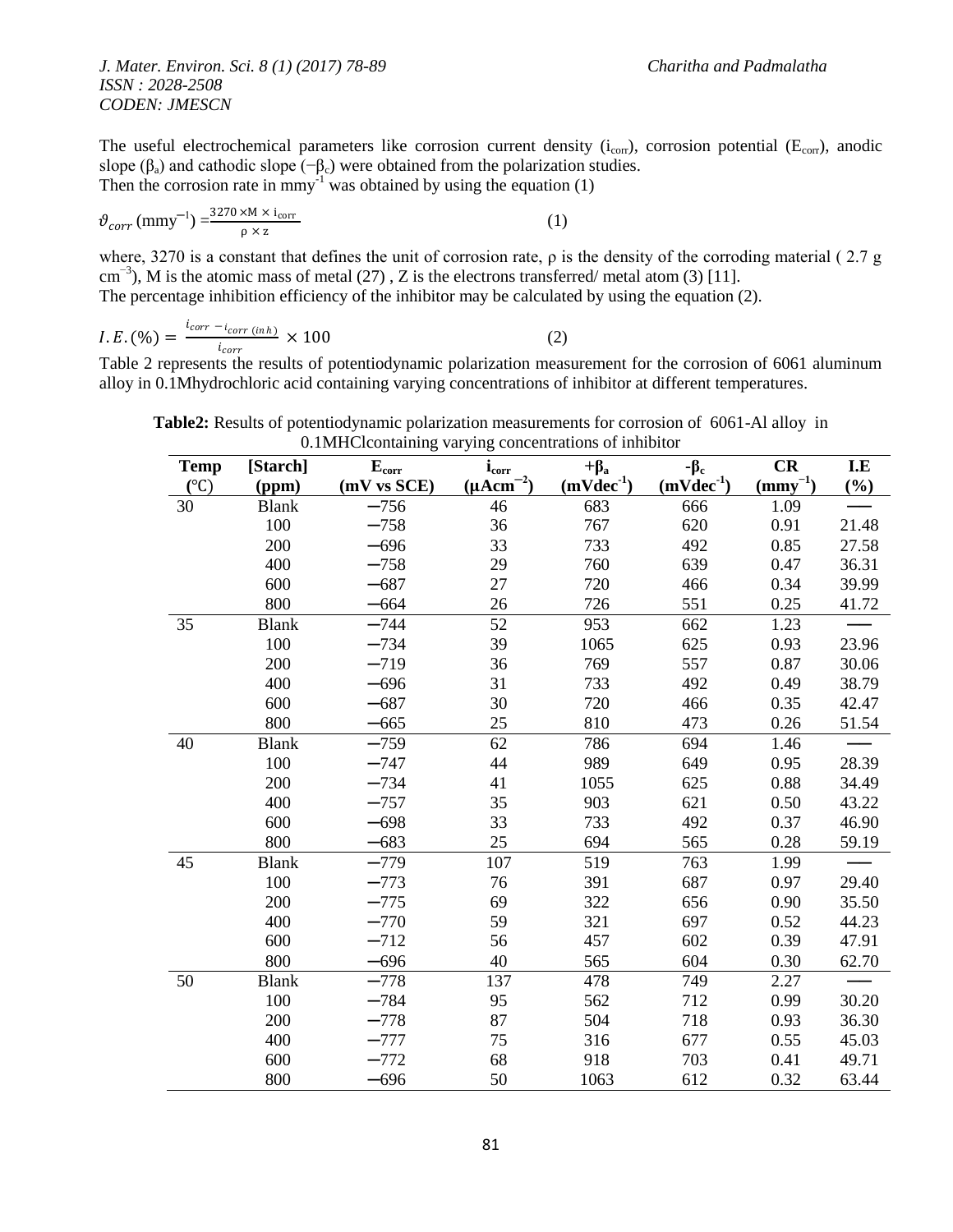It is evident from the table 2, that corrosion current density  $(i_{\text{corr}})$  and corrosion rate (CR) decreased with increase in the concentrations of the inhibitor and the I.E(%) increased with increase in the concentrations of the inhibitor. This is mainly because of adsorption of the inhibitor on the surface of the metal. The adsorbed inhibitor molecule creates a protective barrier between the aluminum surface and the aggressive medium. This results in decrease of corrosion rate. There is a slight change in the value of anodic and cathodic slopes. Thecathodic curve in the figure is almost parallel to each other this suggest hydrogen evolution is activated—controlled and it does not alter themechanism of reduction reaction [12].

As per the reported literature [13-14], if the corrosion potential  $(E_{\text{corr}})$  value of the inhibited solution is less than±85mV with respect to uninhibited solution, the inhibitor can be considered as distinctively as anodic and cathodic inhibitor. However, in the study the maximum displacement was much less than  $\pm 85$ mV. This suggests that starch may acts as a mixed inhibitor.

#### *3.3.Electrochemical impedance spectroscopy (EIS) measurements*

The impedance behavior of starch inhibitor on 6061-Al alloy in 0.1M HCl was studied. The data obtained from EIS studies gives the information about the type of electrochemical process occurred at electrode/electrolyte interface. Figure 3 is the Nyquist plot for the corrosion control of 6061-Al at 35 ℃ in the corrosive medium and along with the presence of different concentration of starch inhibitor. In the figure, the impedance plots showed semicircle, which highlights that; corrosion is mainly controlled by charge transfer process. In the figure, the high frequency (HF) region and low frequency (LF) region corresponds to large and small capacitive loop respectively. Similar Nyquist plots have been reported in the literature for the corrosion control of 6061 Al alloys in HCl medium [15–21]. The large capacitive loop at HF region corresponds to transfer of charge during corrosion process and development of protective oxide film [22, 23]



**Figure3:** Nyquist plot for corrosion of 6061-Al alloy in 0.1MHClcontaining varying concentrations of inhibitor at 35℃

The Nyquist plot obtained for the corrosion control of 6061-Al alloy is showing depressed semicircular impedance spectra with the addition of starch inhibitor and it also found that the diameter of the capacitive loop increased with increase in the inhibitor concentration, this increase in the diameter is due to decrease on the corrosion rate by the adsorption of the inhibitor molecule onto the surface of the metal.

Figure 4 is the equivalent circuit of nine elements which was used to simulate the impedance plot for 6061 aluminum alloy.

The equivalent circuit consists of nine elements. They are solution resistance  $(R_s)$  and charge transfer resistance  $(R<sub>ct</sub>)$  inductive resistance  $(R<sub>L</sub>)$  and the inductive element (L). The CPE (constant phase element, Q) is parallel to the series of capacitors  $C_1$  and  $C_2$  and alsoparallel to the series of resistor  $R_1$ ,  $R_2$ ,  $R_L$  and  $R_{ct}$ .  $R_L$  is parallel to L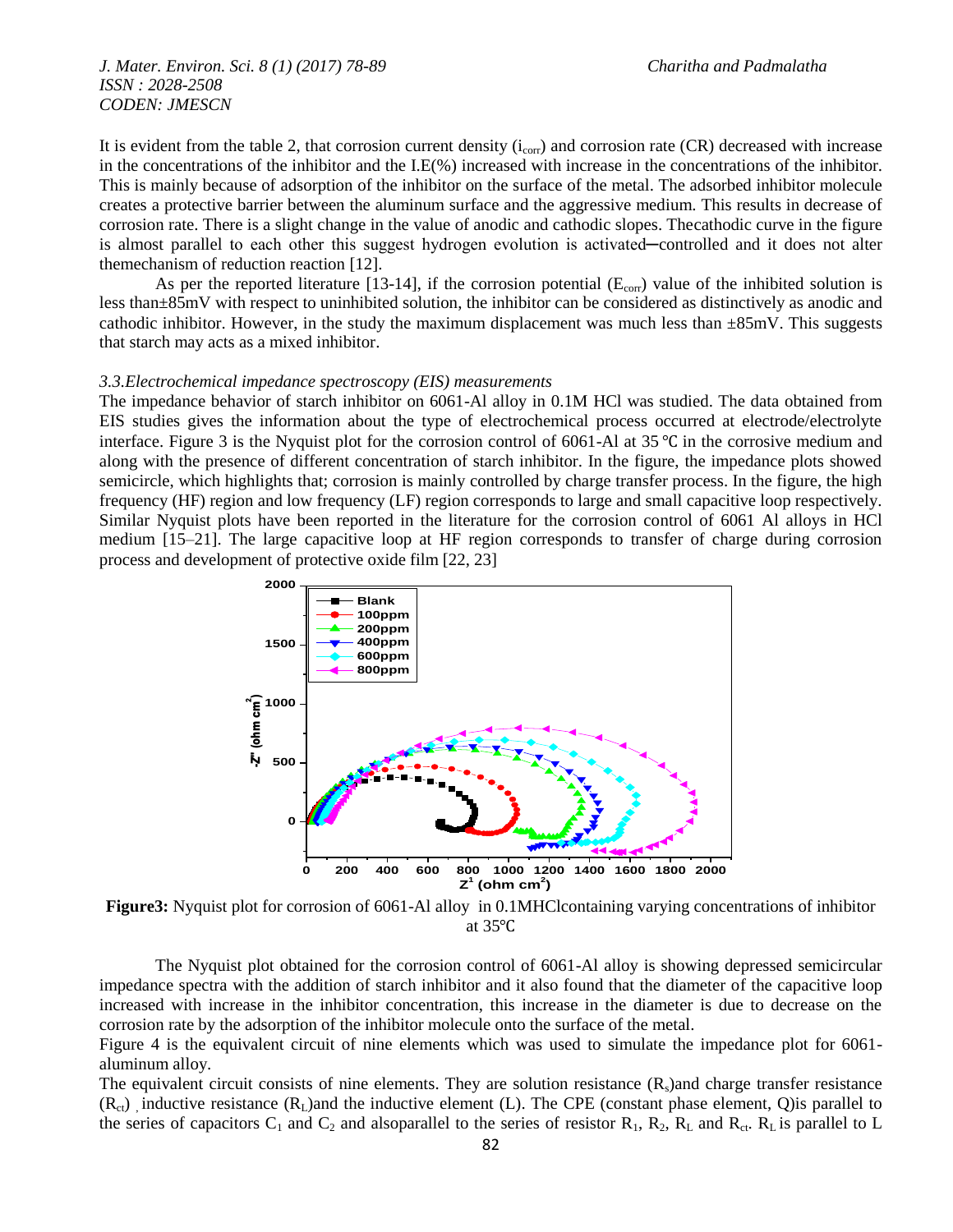inductor. The parallel circuit of a resistor is attributed for oxide film due to the ionic conduction in the oxide film and the capacitance due to its dielectric properties.

The double layer capacitance  $(C_{d_l})$  and polarization resistance  $(R_p)$  can be calculated by using the equations,

 $R_p = R_1 + R_2 + R_L + R_{ct}$  (3)<br>  $C_{d1} = C_1 + C_2$  (4)

 $C_{d1} = C_1 + C_2$ 

The zimpwin software of version 3.21 was used for circuit fitment.





**Figure 4:** a) Equivalent circuit used to fit the experimental EIS data and b) simulated plot obtained for the corrosion of 6061 aluminum alloy in 0.1MHClat 35℃

Table 3 represents results obtained. The components  $Q_d$  and co-efficient 'a' of CPE quantifies different physical phenomena such as surface roughness due to surface inhomogeneous, adsorption of inhibitor, porous layer formation etc [24]. The different physical phenomena like surface in-homogeneousness which results from the surface roughness are quantified by these parameters. [25].

 $\mathcal{C}_{dl} = Q_{dl} \times (2\pi f_{max})$  $(a-1)$  (3) The polarization resistance  $(R_P)$  values are varies inversely with corrosion current density  $(i_{corr})$ . The inhibition efficiency was obtained using equation (6)

I.E.(%) = 
$$
\frac{R_{P(inh)-R_P}}{R_{P(inh)}} \times 100
$$
 (6)

 $R_P$  and  $R_{P(inh)}$  are the polarization resistance in the absence and in the presence of the inhibitor [26, 27].  $R_P$  values increased with increase in the concentration of the inhibitor. This results in lowering the value of double layer capacitance  $(C_{\rm d})$ [28].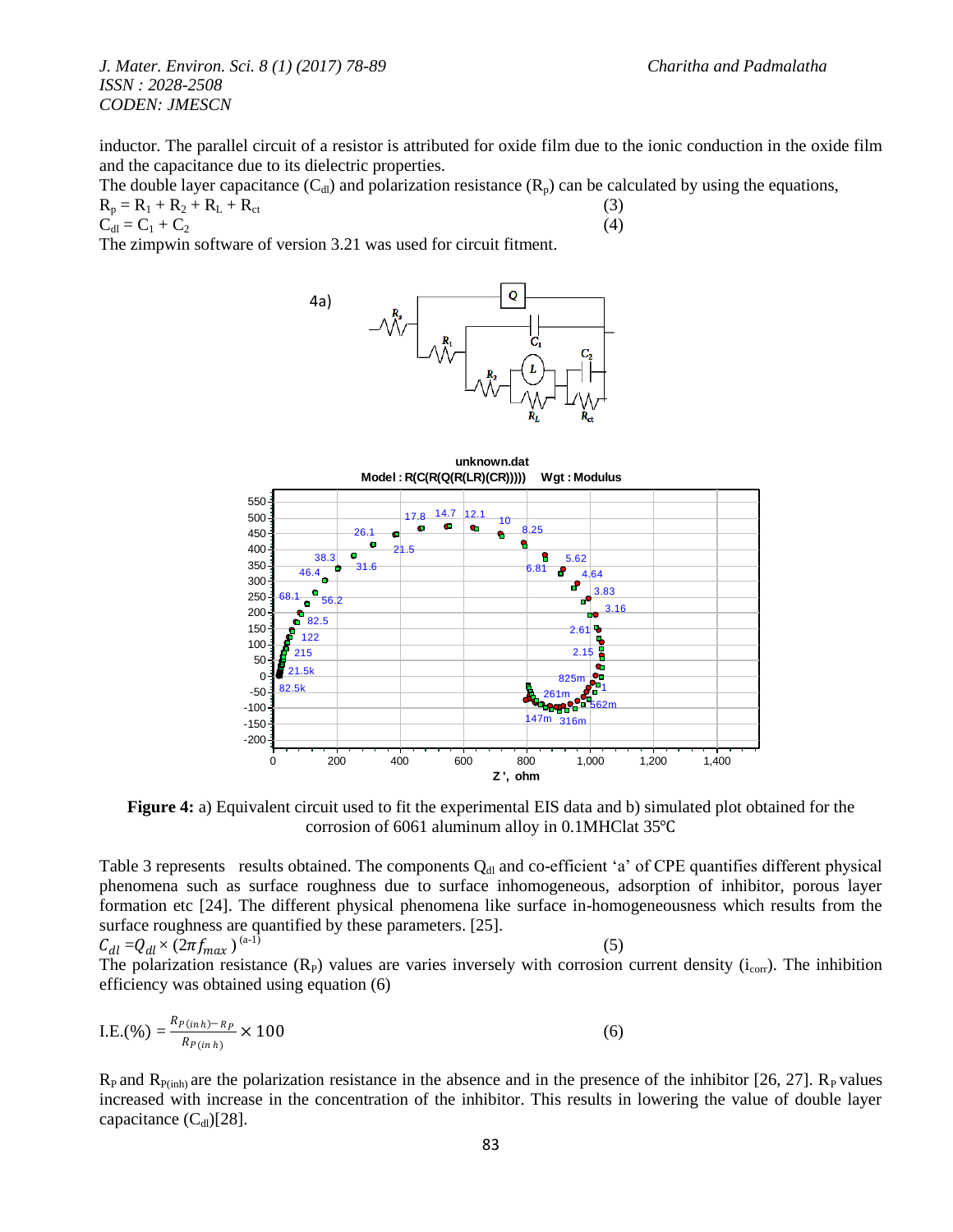| <b>Temp</b>   | <b>2.</b> <i><u>CONTERN</u></i><br>[Starch] | $\overline{C}_{dl}$     | $0001$ in ano,<br>$\mathbf{R}_{\rm p}$ | I.E   |
|---------------|---------------------------------------------|-------------------------|----------------------------------------|-------|
| $(^{\circ}C)$ | ppm                                         | $(\mu\text{F cm}^{-2})$ | $(\Omega \text{ cm}^2)$                | (%)   |
|               | <b>Blank</b>                                | 25                      | 698                                    |       |
|               | 100                                         | 24                      | 873                                    | 20.04 |
|               | 200                                         | 22                      | 996                                    | 29.19 |
| 30            | 400                                         | 21                      | 1054                                   | 33.77 |
|               | 600                                         | 19                      | 1175                                   | 40.59 |
|               | 800                                         | 18                      | 1259                                   | 44.55 |
|               | <b>Blank</b>                                | 36                      | 515                                    |       |
|               | 100                                         | 34                      | 669                                    | 23.01 |
|               | 200                                         | 32                      | 743                                    | 30.68 |
| 35            | 400                                         | 28                      | 849                                    | 39.34 |
|               | 600                                         | $27\,$                  | 889                                    | 42.06 |
|               | 800                                         | 25                      | 1056                                   | 51.23 |
|               | <b>Blank</b>                                | 42                      | 469                                    |       |
|               | 100                                         | 40                      | 648                                    | 27.62 |
|               | 200                                         | 38                      | 751                                    | 37.54 |
| 40            | 400                                         | 35                      | 832                                    | 43.62 |
|               | 600                                         | 33                      | 876                                    | 46.46 |
|               | 800                                         | 30                      | 1173                                   | 60.01 |
|               | <b>Blank</b>                                | 56                      | 314                                    |       |
|               | 100                                         | 53                      | 444                                    | 29.27 |
|               | 200                                         | 49                      | 469                                    | 33.04 |
| 45            | 400                                         | 45                      | 558                                    | 43.72 |
|               | 600                                         | 43                      | 654                                    | 51.98 |
|               | 800                                         | 40                      | 895                                    | 64.91 |
|               | <b>Blank</b>                                | 68                      | 259                                    |       |
|               | 100                                         | 56                      | 361                                    | 28.25 |
|               | 200                                         | 53                      | 398                                    | 34.92 |
| $50\,$        | 400                                         | 47                      | 456                                    | 43.20 |
|               | 600                                         | 44                      | 506                                    | 48.81 |
|               | 800                                         | 41                      | 698                                    | 62.89 |

# **Table 3:** Results of EIS studies for corrosion of 6061 Al-alloy in 0.1MHCl

# *3.4.Effect of temperature*

The inhibition efficiency of the inhibitor increased with increase in temperature. This increase in inhibition efficiency may be due tofirmadsorption of the inhibitor molecule on the metal surface [29]. The energy of activation  $(E_a)$ was calculated using Arrhenius law equation (7)

$$
\ln\left(CR\right) = B \frac{E_a}{RT} \tag{7}
$$

where, B is Arrhenius constant which depends upon the type of metal and R is universal gas constant (8.314)  $JK^{-1}$ mol<sup>-1</sup>), T is the absolute temperature. Figure 5 depicts Arrhenius plot for the standard system. The plots of ln (CR) verses 1/T gave straight line with a slope (slope =  $-E_a/R$ ) from which energy of activation ( $E_a$ ) for the corrosion and the inhibition process was calculated.

The transition state equation was used to calculate the enthalpy ( $\Delta H_a$ ) and entropy of activation ( $\Delta S_a$ ) for the metal dissolution and inhibition process. The transition state equation (8)[30]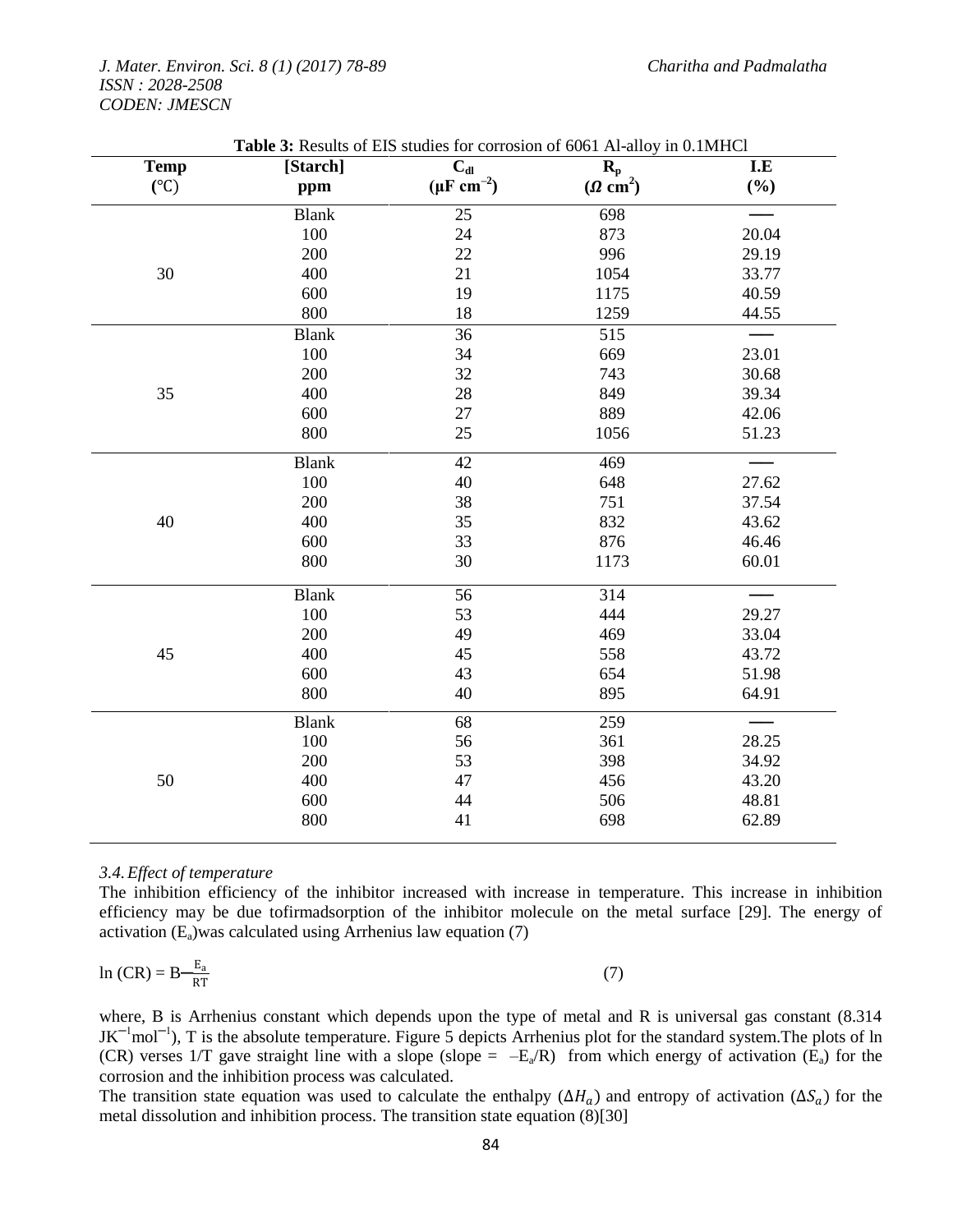$$
CR = \frac{RT}{Nh} \exp(\frac{\Delta S_a}{R}) \exp(-\frac{\Delta H_a}{RT})
$$
\n(8)

where h is planks constant, N is Avogadro's number. Figure 6 .is the plot of ln (CR/T) verses  $1/T$  for aluminum in various concentration of inhibitor in 0.1Mhydrochloric acid. The plot of ln (CR/T) verses 1/T gave a straight line with slope (slope  $=-\frac{\Delta H_a}{R}$  $\frac{H_a}{R}$ ); and the intercept ( intercept = ln(R/Nh) +  $\frac{\Delta Sa}{R}$ ) which gave the values of enthalpy of activation and entropy of activation respectively. Activation parameters for the corrosion of aluminum in 0.1Mhydrochloric acidcontaining different concentrations of inhibitors are tabulated in Table 4.



**Figure 5:**Arrhenius plot for corrosion inhibition of aluminum in 0.1MHClcontaining different concentration of inhibitors

**Figure 6:** Plots of ln(CR/T) vs 1/T for the corrosion of aluminum in 0.1M HCl containing varying concentration of inhibitors

|  |  |  | <b>Table 4:</b> Activation parameters for the corrosion of aluminum in 0.1M HCl at various concentrations of inhibitor |
|--|--|--|------------------------------------------------------------------------------------------------------------------------|
|--|--|--|------------------------------------------------------------------------------------------------------------------------|

| [Starch]     | $\rm E_a$  | $\Delta H_a$ | $\Delta S_a$        |
|--------------|------------|--------------|---------------------|
| $g L^{-1}$   | $(kJmol-)$ | (kJmol       | $(Jmol^{-1}K^{-1})$ |
| <b>Blank</b> | 31.3       | 28.77        | $-188.1$            |
| 100          | 3.12       | 0.527        | $-199.4$            |
| 200          | 3.36       | 0.766        | $-199.4$            |
| 400          | 5.86       | 3.269        | $-199.0$            |
| 600          | 7.95       | 5.348        | $-198.5$            |
| 800          | 10.4       | 7.876        | $-197.8$            |

Energy of activation  $(E_a)$  values of the uninhibited solutions were higher when compared with that of inhibited solution. This decrease in the E<sub>a</sub>value of the inhibited solution is suggestive of chemical adsorption of the inhibitor on the surface of the metal. The adsorbed molecules on the metal surface allow charge transfer during the corrosion process, thereby leading to increase in energy of activation. In the other words, the inhibitor molecule gets chemically adsorbed on the metal surface and reduces the electrochemical corrosion process [31,32, 33]. The entropy of activation  $(\Delta S_a)$  values are negative which indicates that, the activated complex in rate determining step is an dissociation rather than association i.e., decrease in the disordernesswhich leads to the formation of activated complex [34, 35].

#### *3.5. Adsorption isotherm*

A phenomenon of adsorption plays a vital role in deciding the mechanism of inhibition process. From percentage inhibition efficiency, the surface coverage  $(\theta)$  be calculated using the equation (9)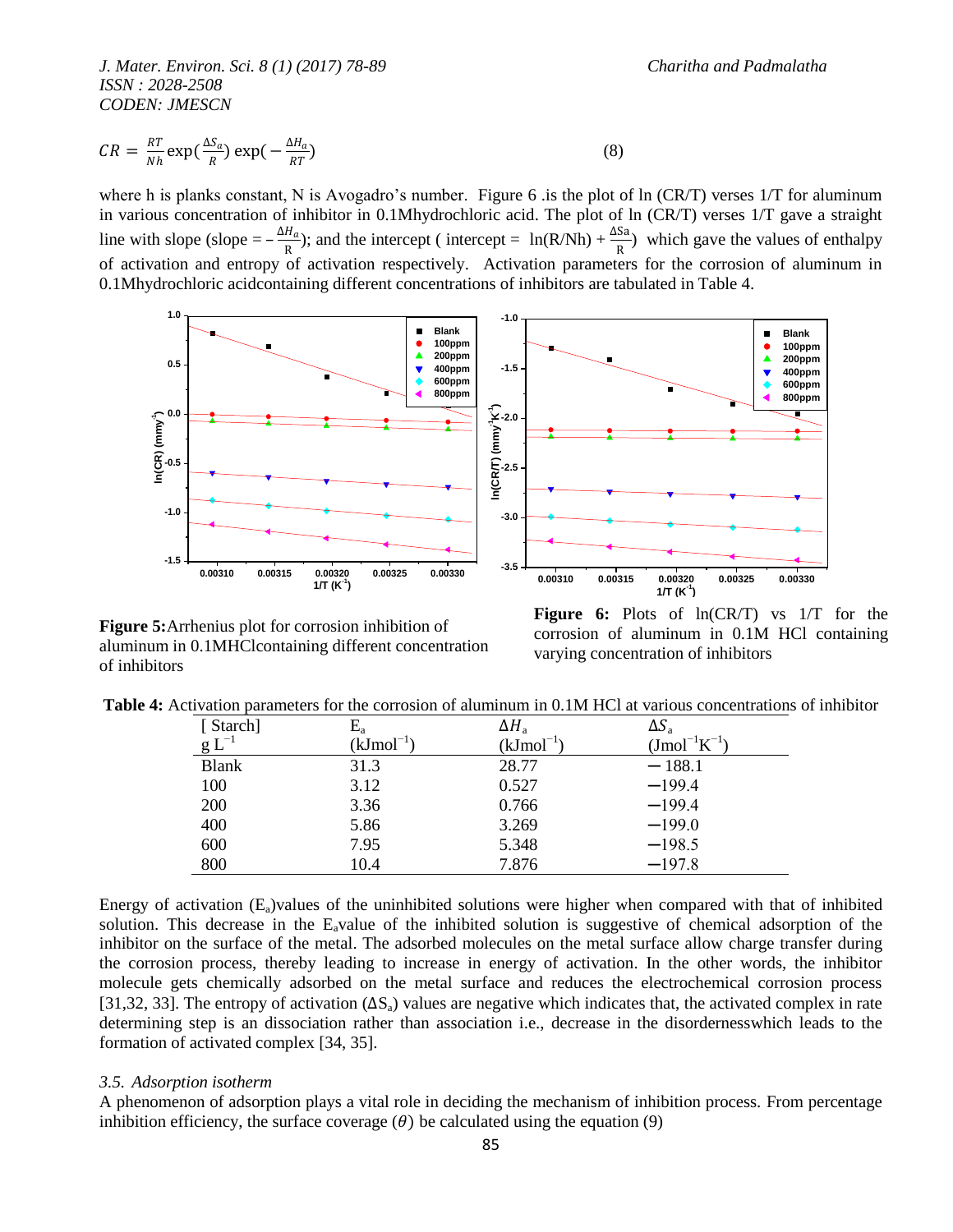$$
\theta = I.E. (\%) / 100 \tag{9}
$$

Off the different adsorption models, the experimental data was found to best fit for Langmuir adsorption isotherm,  $\theta$  is related C<sub>inh</sub>as given by equation (10)

$$
\frac{c}{\theta} = \frac{1}{K} + C \tag{10}
$$

The plot of  $C/\theta$  verses C gave a straight line with intercept K. 'K' represents the adsorption/ desorption equilibrium constant. Adsorption plot is given in the Figure 7.



**Figure 7:** Langmuir adsorption isotherm for the adsorption of starch on 6061-Al alloy in 0.1M HCl at different temperatures

The standard free energy of adsorption ( $\Delta G^0_{ads}$ ) is related to adsorption /desorption constant (K)by the following equation,

$$
K = \frac{1}{C_{water}} \exp\left(-\Delta G_{ads}^0 / RT\right) \tag{11}
$$

where R is universal gas constant, T is the absolute temperature; as the concentration of water has unit  $gL^{-1}$  and where R is universal gas constant, T is the absolute temperature; as the concentration of water has unit K has unit  $Lg^{-1}$  the value will become approximately 1000 [36].

The table 5 shows the thermodynamic parameters for the adsorption of inhibitor on the surface of the metal. As per reported literature [37, 38] standard free energy of adsorption( $-\Delta G^0_{ads}$ )values around  $-20$ kJmol<sup>-1</sup> or lower are consistent with electrostatic interaction between the charged inhibitor species and the charged metal (physisorption). The more negative than ─40kJmol−1 involve sharing of charge or transfer of charge from the inhibitor molecule to the metal surface to form a coordinate bond (chemisorptions). In the present investigation, the calculated standard free energy of adsorption( $-\Delta G_{ads}^{0}$ ) values areless than  $-20kJmol^{-1}$ . This indicates that adsorption of inhibitor molecule on the metal surface is predominately due to physisorption. Thestandard enthalpy of adsorption(ΔH<sup>0</sup><sub>ads</sub>) and standard entropy of adsorption (ΔS<sup>0</sup><sub>ads</sub>) values are obtained by plotting a graph of ΔG<sup>0</sup><sub>ads</sub> verses T.

The graph was linear with standard enthalpy of adsorption ( $\Delta H^0$ <sub>ads</sub>)and the slope corresponding to standard entropy of adsorption ( $\Delta S^0$ <sub>ads</sub>). The negative value of  $\Delta H^0$ <sub>ads</sub> shows that the adsorption of inhibitor is an exothermic process. Generally, an exothermic process signifies eitherphysisorption or chemisorption. In an exothermic process, if standard enthalpy of adsorption value is lower than −40kJmol<sup>-1</sup> then interaction of the inhibitor molecule is mainly through physical adsorption process and if value is more than–100 kJmol<sup>-1</sup>then the process is chemisorptions[39]. Here, the value  $\Delta H^0_{ads}$  is 11.98 kJ mol<sup>-1</sup>which supports the chemical adsorption of inhibitor molecule on the surface of the metal.Thermodynamic parameters are listed in the Table 5.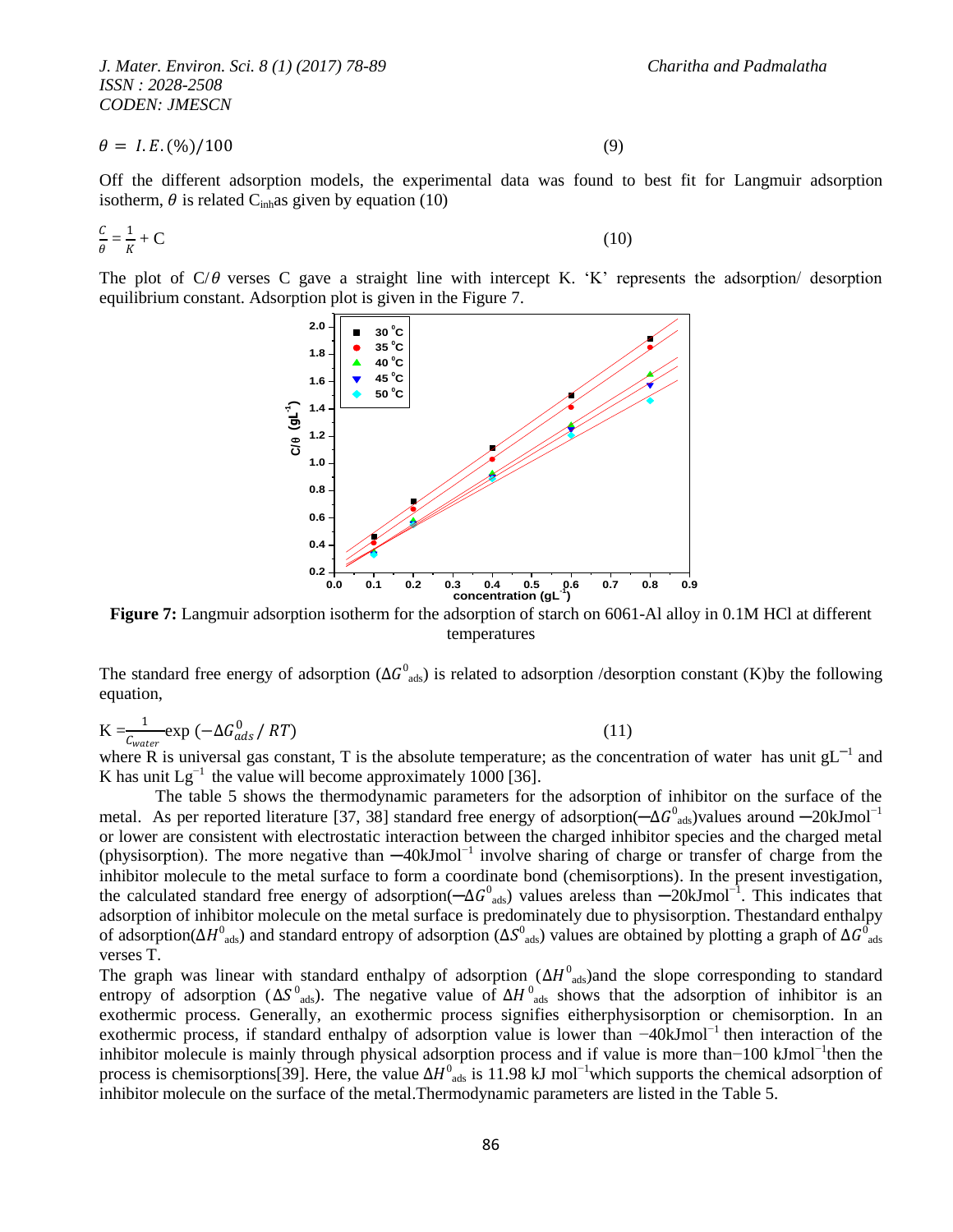| Temperature $(K)$ | $-\Delta G_{\ \, \rm ads}^{\rm o}$ | $\Delta H_{\text{ads}}^0$ | $\Delta S_{\text{ads}}$                       |
|-------------------|------------------------------------|---------------------------|-----------------------------------------------|
|                   | (kJ $\mathrm{mol}^{-1}$            | $(kJmol^{-1})$            | $(k \text{ J} \text{mol}^{-1} \text{K}^{-1})$ |
| 303               | 20.52                              |                           |                                               |
| 308               | 21.45                              |                           |                                               |
| 313               | 22.16                              | 11.98                     | 0.108                                         |
| 318               | 22.47                              |                           |                                               |
| 323               | 22.74                              |                           |                                               |

**Table 5:** Thermodynamic parametersfor the corrosion of aluminum in 0.1MHCl

#### *3.5.Explanation for inhibition*

Aluminum is protected by oxide film of amorphous  $\gamma$ -alumina. In the neutral aqueous solution the oxide film thickens and forms crystalline hydrated alumina layer. In the acidic medium, the dissolution of the metal takes place as follows,

| $Al_{(s)} + H_2O \leftrightarrows AlOH_{ads} + H^+ + e^-$                                                             | (12) |
|-----------------------------------------------------------------------------------------------------------------------|------|
| AlOH <sub>ads</sub> + 5H <sub>2</sub> O + H <sup>+</sup> $\leq$ Al <sup>3+</sup> .6H <sub>2</sub> O + 2e <sup>-</sup> | (13) |
| $Al^{3+} + H_2O \leq [AlOH]^{2+} + H^+$                                                                               | (14) |
| $[AIOH]^{2+} + X^{-} \leq [AIOHX]^{+}$                                                                                | (15) |
|                                                                                                                       |      |

Thus, dissolution of metal takes place by the soluble complex ion formed. The cathodic reaction involves the hydrogen gas evolution:

$$
H^{+} + e^{-} \rightarrow H_{(ads)} \rightarrow H_{2}
$$
\n
$$
(16)
$$
\n
$$
H_{(ads)} + H_{(ads)} \rightarrow H_{2}
$$
\n
$$
(17)
$$

Evaluation of kinetic as well as thermodynamic parameters suggests the possibility of chemical adsorption on the surface of the metal. At all studied temperatures value of standard free energy of adsorption ( $\Delta G_{ads}^{0}$ )were more than – 20 kJ mol−1 , supporting the chemical adsorption process. The mechanism of chemical adsorption may be explained as follows:

Structure of starch molecule is given in Figure 9. It consists of two polymeric units, amylose and amylopectin. Amylose is a helical, non-branched polymer consisting of  $\alpha - 1.4$  linked D— glucose monomer and amylopectin is a highly branched polymer consisting of both  $\alpha - 1.4$  and  $\alpha - 1.6$  linked D— glucose monomers [40]



**Figure9(b):** Structure of amylopectin

Starch molecule is giant molecule and it contains plenty of  $-$  OH groups. The presence of  $\pi$ —electrons and lone pair of electrons on oxygen atom are involved in protecting Al surface undergoing corrosion. The electrons are donated to the vacant p─orbitals of Al which leads to the formation of co─ordinate bond between the metal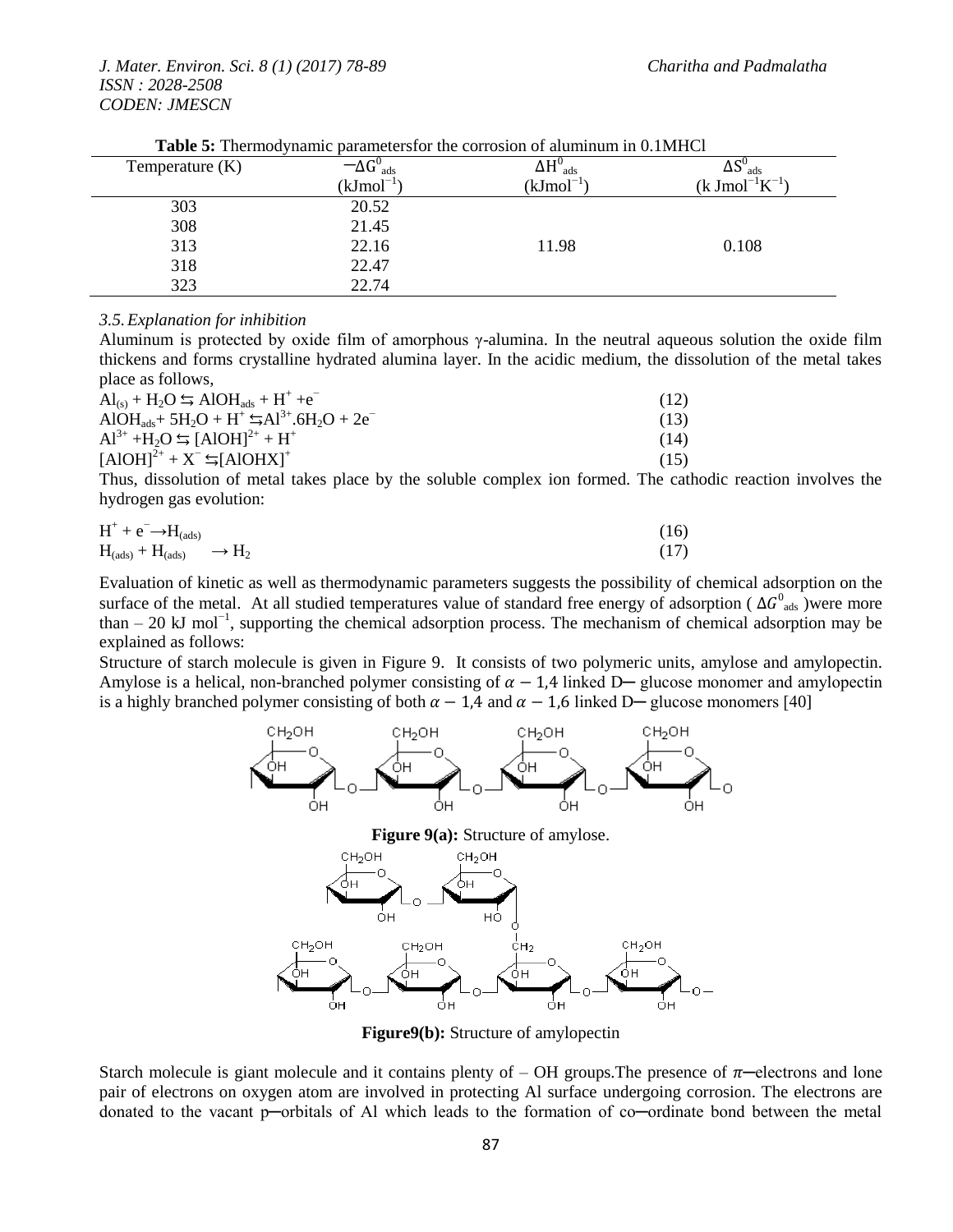surface and inhibitor molecule, as the metal get protected by forming co—ordinate bond with inhibitor molecule, it can be suggest the chemical adsorption of the inhibitor molecule.

Thus a protective barrier will be formed between the metal and corrosive and the starch effectively control the corrosion process. The formation of smooth film over the surface of the metal is supported by surface morphology studies using SEM.

#### *Surface morphology studies*

The SEM image of freshly polished 6061—Al material is shown in the figure 10(a), this image shows smooth surface of the alloy with few scratches. SEM image of the sample in contact with 0.1M hydrochloric acid is shown in Fig 10(b). When the Surface of 6061—Al alloy was observed in higher magnification its surface seems to be rough due to the formation of pits. Here, 6061-Alis highly susceptible to undergo inter-granular corrosion. This is due to the presence of magnesium in the alloy. In presence of corrosiveenvironment formation of  $Al_3Mg_2$ takes place at grain boundaries and leads to inter-granular corrosion [43]. It is evident that, after the addition of inhibitor the surface has become smooth. Fig 10(c) shows the smooth surface of 6061—Al. This is mainly because of the formation of inhibitor film on the surface of the metal.



**Figure 10:** SEM image of 6061 Al alloy of a) freshly polished surface, b) immersed in 0.05 M HCl medium, c) immersed in 0.05 M HCl medium + 800ppm starch at 30℃

EDX spectrum corresponds to un-corroded, corroded and inhibited samples were analyzed. The data of elemental mapping is given in the Table 6. Increase in % composition of oxygen and chlorine in the corroded sample is indicative of dissolution of stable oxide film layer. Peak due to carbon in the inhibited sample confirms the adsorption of starch on the surface of the material.

| <b>Samples</b>                          |       |       | $(\%)$ Composition |       |
|-----------------------------------------|-------|-------|--------------------|-------|
|                                         | Al    |       |                    |       |
| Freshly polished 6061Al alloy           | 80.18 | 4.03  |                    |       |
| Specimen immersed in 0.1M HCl medium    | 41.29 | 24.36 | 1.57               |       |
| Specimen $+$ 0.1M HCl $+$ 800ppm starch | 62.31 | 4.05  |                    | 33.64 |

| <b>Table 6:</b> EDX data obtained for 6061Al surface analysis |  |  |  |  |  |
|---------------------------------------------------------------|--|--|--|--|--|
|---------------------------------------------------------------|--|--|--|--|--|

### **Conclusions**

- 1. Starch can be considered an effective ecofriendly corrosion inhibitor.
- 2. I.E.(%) of starch increased with increase in concentrations of inhibitor and with increase in temperature.
- 3. Starch acted as a mixed inhibitor by bringing down both thecathodic and anodic reaction under control.
- 4. Starch adsorbed over the surface of metal through chemisorption and obeyed Langmuir adsorption isotherm.
- 5. Starch emerged as a potential biopolymer, which is not only biodegradable but also has economic benefits.
- 6. Results obtained by potentiodynamic polarization method and electrochemical impedance spectroscopy method were in good agreement with one another.